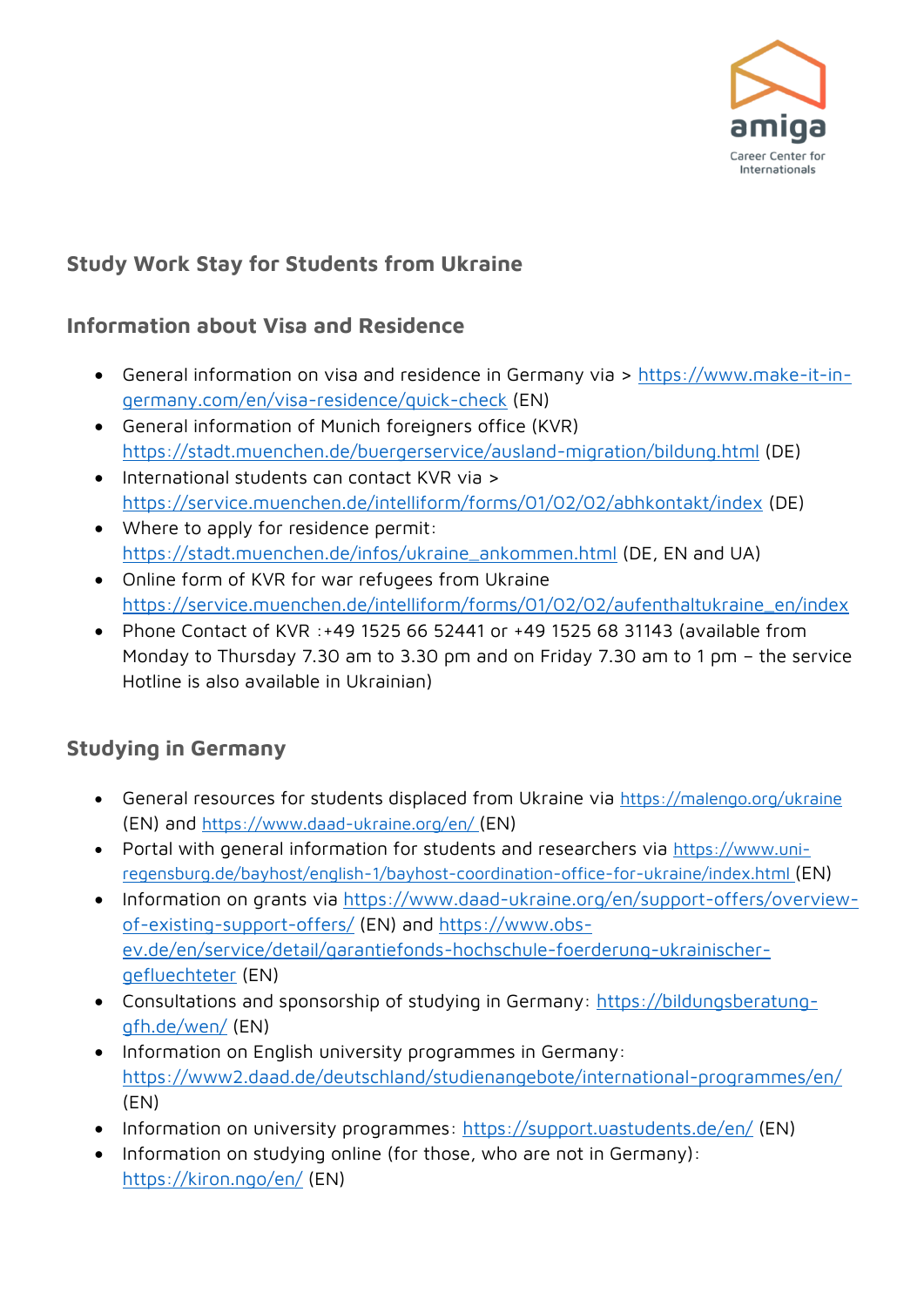

 Information for Ukrainian on studying at the University of Applied Sciences in Weihenstephan Triesdorf: [https://www.hswt.de/en/international/international](https://www.hswt.de/en/international/international-applicants/ukraine.html)[applicants/ukraine.html](https://www.hswt.de/en/international/international-applicants/ukraine.html) (EN)

# **Studying in Munich**

- LMU: [https://www.lmu.de/en/workspace-for-students/news-and](https://www.lmu.de/en/workspace-for-students/news-and-events/details/support-for-students-from-ukraine.html)[events/details/support-for-students-from-ukraine.html](https://www.lmu.de/en/workspace-for-students/news-and-events/details/support-for-students-from-ukraine.html) (EN)
- TUM:<https://www.tum.de/en/studies/international-students/ukraine> (EN)
- Hochschule München:<https://www.hm.edu/study-hm/> (EN) [https://www.hm.edu/allgemein/hochschule\\_muenchen/zentrale\\_services/studienberat](https://www.hm.edu/allgemein/hochschule_muenchen/zentrale_services/studienberatung_2/index.de.html) [ung\\_2/index.de.html](https://www.hm.edu/allgemein/hochschule_muenchen/zentrale_services/studienberatung_2/index.de.html) (DE) <https://www.hm.edu/foreign/> (DE) <https://www.hm.edu/en/index.en.html> (EN) <https://www.hm.edu/bachelor-bewerbung/> (DE) General information for Ukrainian students and academics on the Hochschule München homepage [https://www.hm.edu/en/international/ukraine/information\\_for\\_ukrainian\\_students\\_and](https://www.hm.edu/en/international/ukraine/information_for_ukrainian_students_and_academics.en.html) [\\_academics.en.html](https://www.hm.edu/en/international/ukraine/information_for_ukrainian_students_and_academics.en.html) (EN) Counselling on grants and loan possibilities of the Munich Student Union:
- [https://www.studentenwerk-muenchen.de/en/advisory-network/student-loan](https://www.studentenwerk-muenchen.de/en/advisory-network/student-loan-advisory-service/)[advisory-service/](https://www.studentenwerk-muenchen.de/en/advisory-network/student-loan-advisory-service/) (EN)

## **Learning German**

- Information on scholarships for German classes and how to apply: [https://www.uni](https://www.uni-regensburg.de/bayhost/english-1/bayhost/english/scholarships/language-courses-in-bavaria/index.html)[regensburg.de/bayhost/english-1/bayhost/english/scholarships/language-courses-in](https://www.uni-regensburg.de/bayhost/english-1/bayhost/english/scholarships/language-courses-in-bavaria/index.html)[bavaria/index.html](https://www.uni-regensburg.de/bayhost/english-1/bayhost/english/scholarships/language-courses-in-bavaria/index.html) (EN)
- Taras-Shevchenko scholarship for German courses[:https://www.uni](https://www.uni-regensburg.de/assets/bayhost/de/aktuelles/neu_Eng_FaQ_Somkurse_in_Bayern_Stipendien_Ukraine.pdf)[regensburg.de/assets/bayhost/de/aktuelles/neu\\_Eng\\_FaQ\\_Somkurse\\_in\\_Bayern\\_Stipen](https://www.uni-regensburg.de/assets/bayhost/de/aktuelles/neu_Eng_FaQ_Somkurse_in_Bayern_Stipendien_Ukraine.pdf) [dien\\_Ukraine.pdf](https://www.uni-regensburg.de/assets/bayhost/de/aktuelles/neu_Eng_FaQ_Somkurse_in_Bayern_Stipendien_Ukraine.pdf) (EN)
- IBZ Sprache und Beruf: [https://integreat.app/muenchen/en/welcome-2/advice-and](https://integreat.app/muenchen/en/welcome-2/advice-and-help-integration/ibz-sprache-und-beruf-fiba-2-2)[help-integration/ibz-sprache-und-beruf-fiba-2-2](https://integreat.app/muenchen/en/welcome-2/advice-and-help-integration/ibz-sprache-und-beruf-fiba-2-2) (EN)
- Münchner Volkshochschule: [https://www.mvhs.de/en/programm/deutsch](https://www.mvhs.de/en/programm/deutsch-integration/deutsch-fuer-gefluechtete-aus-der-ukraine.20365)[integration/deutsch-fuer-gefluechtete-aus-der-ukraine.20365](https://www.mvhs.de/en/programm/deutsch-integration/deutsch-fuer-gefluechtete-aus-der-ukraine.20365) (EN)
- Diakonie Moosach:<https://www.diakonie-moosach.de/fluechtlingshilfe.html> (DE)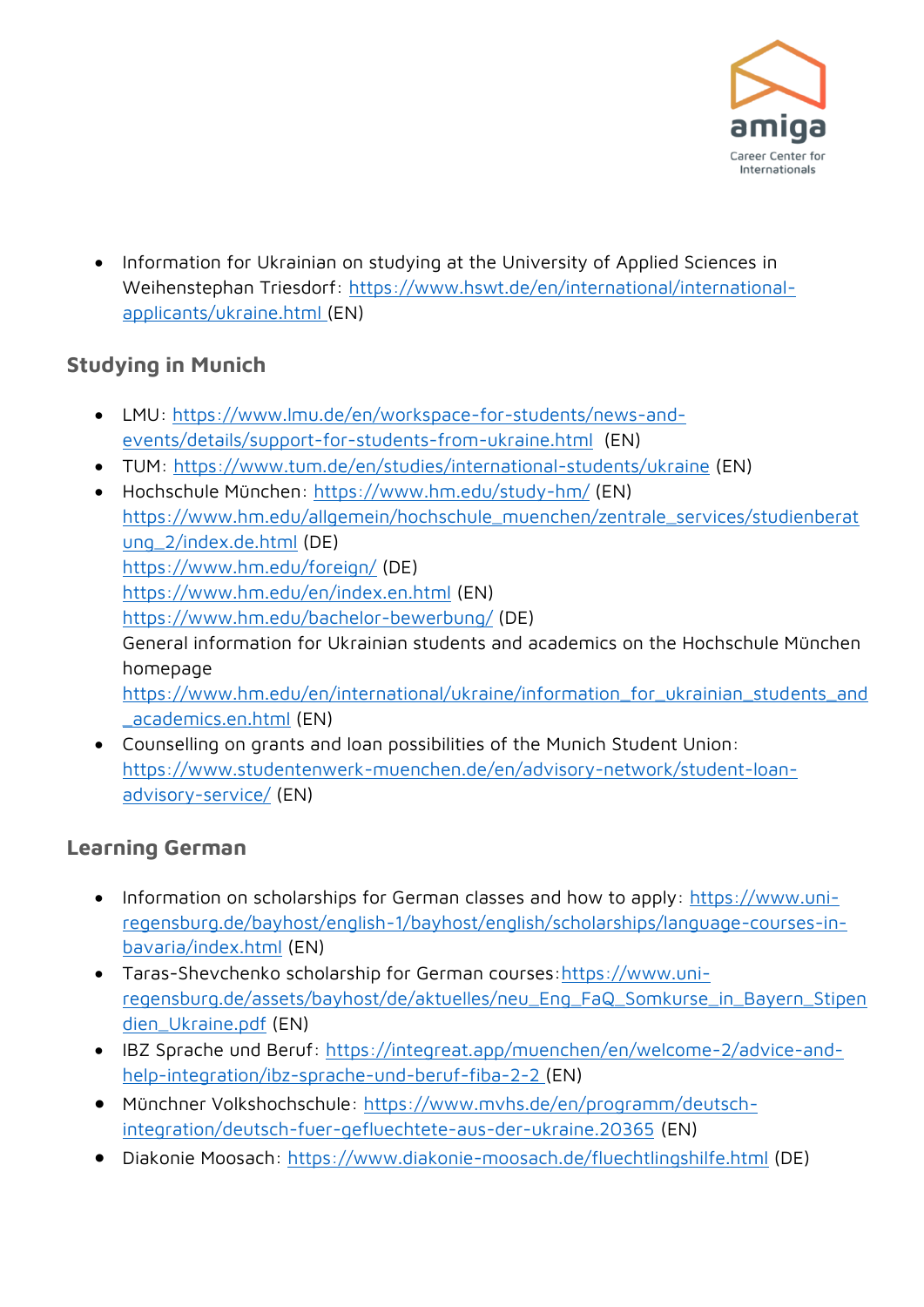

- Bellevue de Monaco: [https://www.bildung-fuer-fluechtlinge.de/organisation/sprach](https://www.bildung-fuer-fluechtlinge.de/organisation/sprach-und-lernwerkstatt-deutschkurse-a1-1-und-a2-2-b-1/)[und-lernwerkstatt-deutschkurse-a1-1-und-a2-2-b-1/](https://www.bildung-fuer-fluechtlinge.de/organisation/sprach-und-lernwerkstatt-deutschkurse-a1-1-und-a2-2-b-1/) (DE)
- Students for Ukraine + LMU: [https://sfu-muc.de/wp](https://sfu-muc.de/wp-content/uploads/2022/05/Kostenlose_Online-Angebote_de.pdf)[content/uploads/2022/05/Kostenlose\\_Online-Angebote\\_de.pdf](https://sfu-muc.de/wp-content/uploads/2022/05/Kostenlose_Online-Angebote_de.pdf) (DE)
- Sprachpatenschaft Malteser Hilfsdienst e.V. / Jobmentoring: Please contact [zarina.gatina@malteser.org](mailto:zarina.gatina@malteser.org) and/or [monika.heck@malteser.org](mailto:monika.heck@malteser.org)
- SchlaU/ Trägerkreis junge Flüchtlinge: Please contact [info@schlau-schule.de](mailto:info@schlau-schule.de)
- German Conversation Club Munich: [https://www.edeltraud-muc.de/en/who-is](https://www.edeltraud-muc.de/en/who-is-edeltraud/)[edeltraud/](https://www.edeltraud-muc.de/en/who-is-edeltraud/) (EN)
- Das Hallo Projekt:<https://halloprojekt.org/> (DE)
- Goethe Institut:<https://www.goethe.de/ins/ua/de/spr/kur/aka.html> (DE) <https://www.goethe.de/ins/ua/uk/spr/kur/aka.html> (UA)
- Inlingua: [https://www.inlingua-muenchen.de/en/about-us/german-courses-for](https://www.inlingua-muenchen.de/en/about-us/german-courses-for-ukrainian-refugees/)[ukrainian-refugees/](https://www.inlingua-muenchen.de/en/about-us/german-courses-for-ukrainian-refugees/) (DE, EN, UA)
- Anderwerk:<https://www.anderwerk.de/kostenlose-deutschkurse-fluechtlinge-ukraine/> (DE und UA)
- Deutsches Erwachsenen-Bildungswerk:<https://www.deb.de/deutschsprachkurse> (DE and UA)
- Learning German online via > [https://www.jicki.de/deutsch-lernen-fuer-ukrainisch](https://www.jicki.de/deutsch-lernen-fuer-ukrainisch-sprechende/)[sprechende/](https://www.jicki.de/deutsch-lernen-fuer-ukrainisch-sprechende/) (UA)

# **Professional Orientation**

- General and specific for people from Ukraine information on the Employment Agency website:<https://www.arbeitsagentur.de/en/welcome>(EN), [https://berufenet.arbeitsagentur.de/berufenet/faces/index;BERUFENETJSESSIONID=gr](https://berufenet.arbeitsagentur.de/berufenet/faces/index;BERUFENETJSESSIONID=grgoWpYEMPUXbXyLxfG3erhFL9PLkpLbP30r0ej6jD8dXuV-XoD-!-1286260160?path=null) [goWpYEMPUXbXyLxfG3erhFL9PLkpLbP30r0ej6jD8dXuV-XoD-!-1286260160?path=null](https://berufenet.arbeitsagentur.de/berufenet/faces/index;BERUFENETJSESSIONID=grgoWpYEMPUXbXyLxfG3erhFL9PLkpLbP30r0ej6jD8dXuV-XoD-!-1286260160?path=null) (DE)and [https://www.arbeitsagentur.de/vor-ort/muenchen/gefluechtete-aus-der](https://www.arbeitsagentur.de/vor-ort/muenchen/gefluechtete-aus-der-ukraine)[ukraine](https://www.arbeitsagentur.de/vor-ort/muenchen/gefluechtete-aus-der-ukraine) (DE, EN, UA and RUS)
- Jobcenter:<https://jobcenter-muenchen.de/ukraine/> (DE, UA, RUS)
- Munich Student Union: [https://www.studentenwerk-muenchen.de/en/advisory](https://www.studentenwerk-muenchen.de/en/advisory-network/general-advice-and-social-counselling/)[network/general-advice-and-social-counselling/](https://www.studentenwerk-muenchen.de/en/advisory-network/general-advice-and-social-counselling/) (EN)
- For students of the Hochschule München: <https://hm.edu/career> (DE)
- For students of the LMU: [https://www.lmu.de/en/workspace-for-students/career](https://www.lmu.de/en/workspace-for-students/career-services/personal-advice/index.html)[services/personal-advice/index.html](https://www.lmu.de/en/workspace-for-students/career-services/personal-advice/index.html) (EN)
- For students of the TUM: <https://www.community.tum.de/en/career-service/> (EN)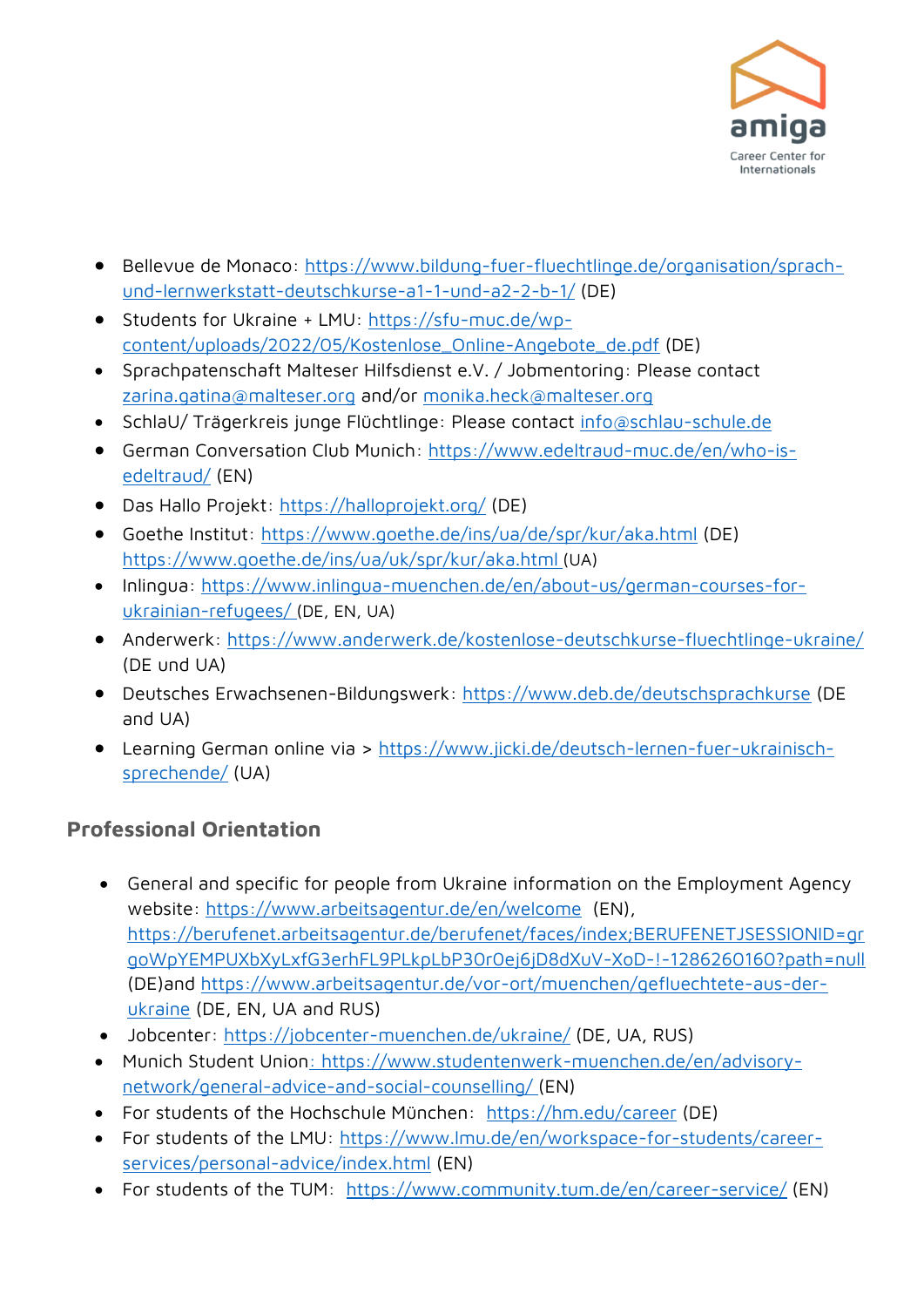

For everyone: [www.amiga-muenchen.de/en](http://www.amiga-muenchen.de/en) (EN)

## **Gain Practical Experience**

- Internships and working students jobs: <https://www.praktikumsstellen.de/praktikumsboerse-muenchen> (DE), <https://www.meinpraktikum.de/stadt/muenchen> (DE) and<https://www.absolventa.de/> (DE)
- Regarding job and internship exchanges of the Munich universities and colleges: Please have a look on the University Career Centres and Services on their websites (see point "Professional Orientation" above).
- Job search for students: see also our amiga portfolio of consultations and online seminars (e.g. on job search), that we offer on a regular basis: [https://www.amiga](https://www.amiga-muenchen.de/en/events/)[muenchen.de/en/events/](https://www.amiga-muenchen.de/en/events/) (EN and DE)
- Job portals for Ukrainians:<https://www.jobaidukraine.com/> (EN), <https://www.uatalents.com/> (UA) and [https://elloworks.co/e](https://elloworks.co/e-creative?fbclid=IwAR3A_XymzB6EXPpJeYr3qivCwbraMpR2qnW89DPC3AHLLUcOpA3dgaaVRko)[creative?fbclid=IwAR3A\\_XymzB6EXPpJeYr3qivCwbraMpR2qnW89DPC3AHLLUcOpA3dg](https://elloworks.co/e-creative?fbclid=IwAR3A_XymzB6EXPpJeYr3qivCwbraMpR2qnW89DPC3AHLLUcOpA3dgaaVRko) [aaVRko](https://elloworks.co/e-creative?fbclid=IwAR3A_XymzB6EXPpJeYr3qivCwbraMpR2qnW89DPC3AHLLUcOpA3dgaaVRko) (EN)

### **Networking**

- InterNations brings together expats in Munich and around the world, as a truly global network, helping take the stress out of moving to foreign land: <https://www.internations.org/munich-expats> (EN)
- New in the City gives newcomers to Munich a super-fast overview of their new home without having to do a lot of research on the Internet: <https://www.newinthecity.de/en/munich> (EN)
- Expat in the City is aiming to provide a platform full of information, services as well as partner programs in order to welcome expats, long and short term newcomers from abroad:<https://www.expatinthecity.de/> (EN)
- Just Landed provides expatriates guides by country:<https://www.justlanded.com/> (EN)

#### **Other useful Links**

- Integreat App for Munich: [https://integreat.app/muenchen/en/help-for-people-from](https://integreat.app/muenchen/en/help-for-people-from-ukraine)[ukraine](https://integreat.app/muenchen/en/help-for-people-from-ukraine) (EN, UA)
	- General information for Ukrainians:<https://www.germany4ukraine.de/hilfeportal-en> (EN)